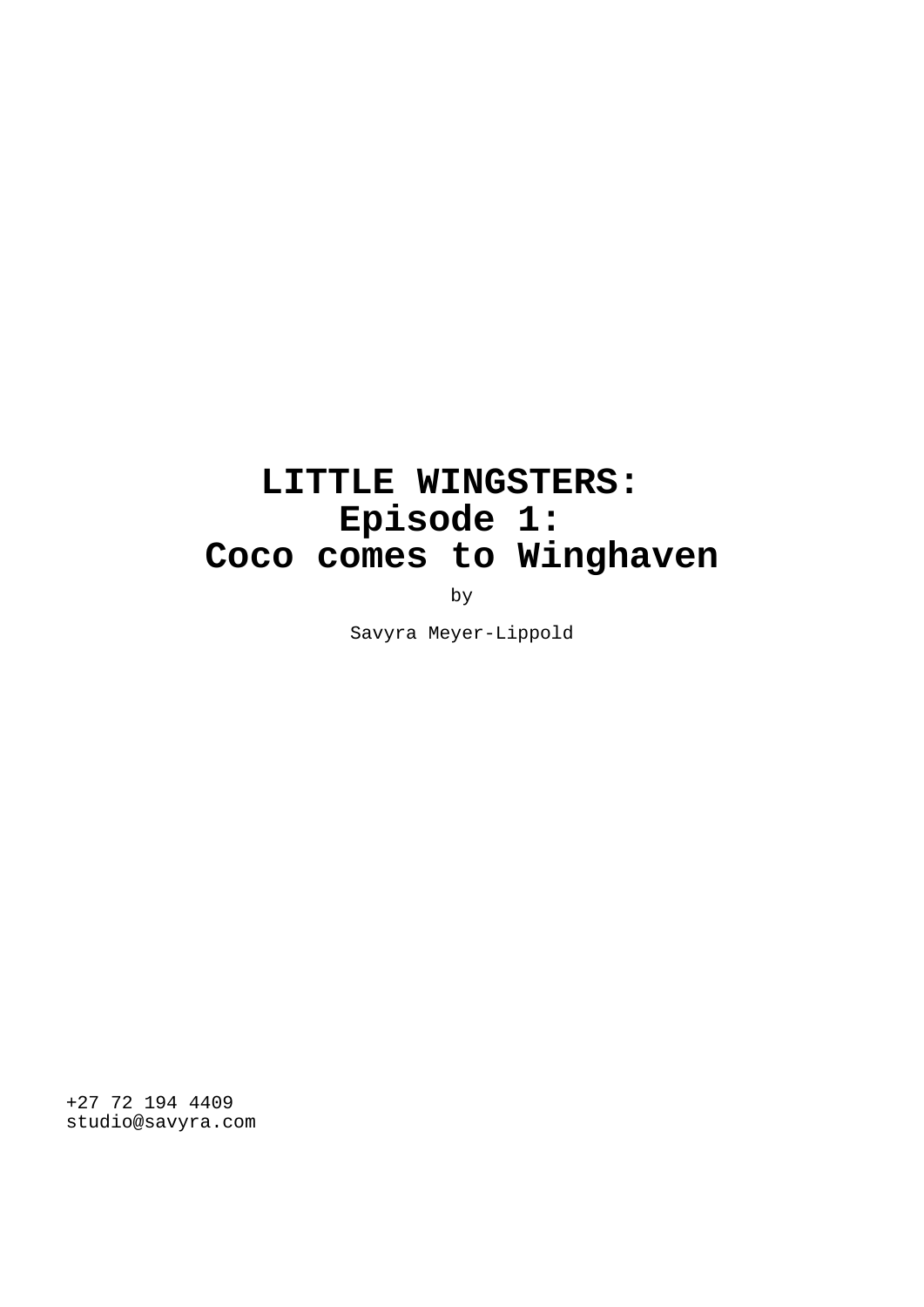Episode 1: COCO COMES TO WINGHAVEN

FADE IN

EXT. WINGHAVEN, COCOON ON SLYNAPS TREE - DAY

The cocoon hanging from the feather-crowned Slynaps Tree on Winghaven, starts to wriggle and bulge. Feathers loosen.

MOYA, the central intelligence at the core of the planet, interrupts her humming to the music of the planet to speak.

> MOYA (O.S) The day Coco landed on Winghaven was a perfectly ordinary perfect day like every day on Winghaven.

INGA, a white-blond haired, Nordic angel in an orange, fur-trimmed robe, is under the tree, searching the ground.

> MOYA (O.S) Inga was looking for a feather for her mobile. There was nothing under the tree so she decided to ask Ignatius.

Inga disappears over the horizon and finds IGNATIUS, a winged sheep, lounging in a deckchair. Inga stops next to him and flicks another deckchair into existence with her thumb and forefinger. She sits down sideways on it, to face him.

> INGA Ignatius! Got any feathers for me?

IGNATIUS I'm very busy, Miss Inga. I do have some but I still need them. Here's a broken pen, though.

Ignatius fetches a ballpoint pen from his waistcoat pocket.

INGA (O/S) Thanks, Iggy. I'll use that, then.

Ignatius gazes at her, and down at the deckchair which has gold tassles at the back dangling cut-out snowflakes.

> IGNATIUS You Wingsters are usually such show-offs. Why didn't you just make a feather? If you can make a chair?

> > INGA

I'm sticking to lost and found things for this gift. A new angel's arriving. I'm making this for her.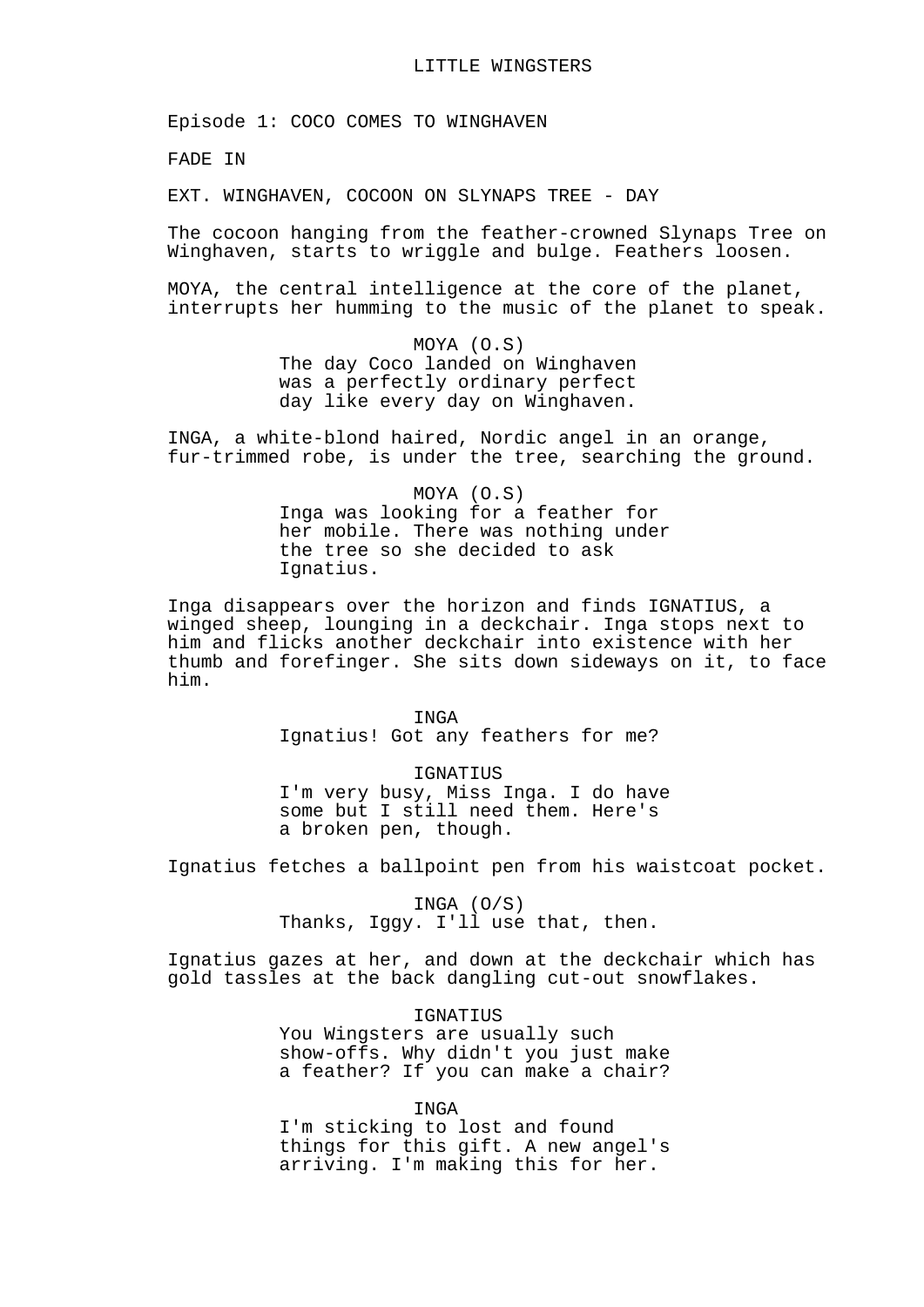IGNATIUS That's nice. Can I rest now?

INGA

Of course, Iggs - sorry. Please enjoy your... rest of your rest.

EXT. WINGHAVEN, LAWN IN FRONT OF POSTBOX, DAY

Inga comes over the horizon. She stops below the Keep and floats straight up, holding the ballpoint pen like a spear. After shrinking it with a pinching movement, she steps onto the landing outside her apartment.

XUKI, a Greek cherub with blue hair, comes out of his door.

XUKI Ah, Inga - where's Little Boy Blue?

INGA Xuki! One day Punki will hear you. He's back soon - just heard him thinking about the great idea he gave Trevor Smith for his project.

XUKI Hmmm. And our new Wingster's nearly here too.

Inga looks up at the cocoon struggling on the Slynaps tree.

INGA Any second now - that cocoon can't hold much longer.

XUKI

Oh look - Punki's arrived there already. Always has to be first.

INGA

Really, Xuki?

XUKI Unless I am, of course.

EXT. WINGHAVEN, COCOON ON SLYNAPS TREE - DAY

The cocoon is now shedding feathers thick and fast. A foot peeps out, then an arm. A big sneeze blows out a gap, revealing a brown face. PUNKI, a bright blue angel wearing a bullet belt full of pencil crayons, bats away feathers as he leans forward to see the occupant, COCO.

> PUNKI Hey! Hi! We've been waiting!

COCO Hello. Am I late?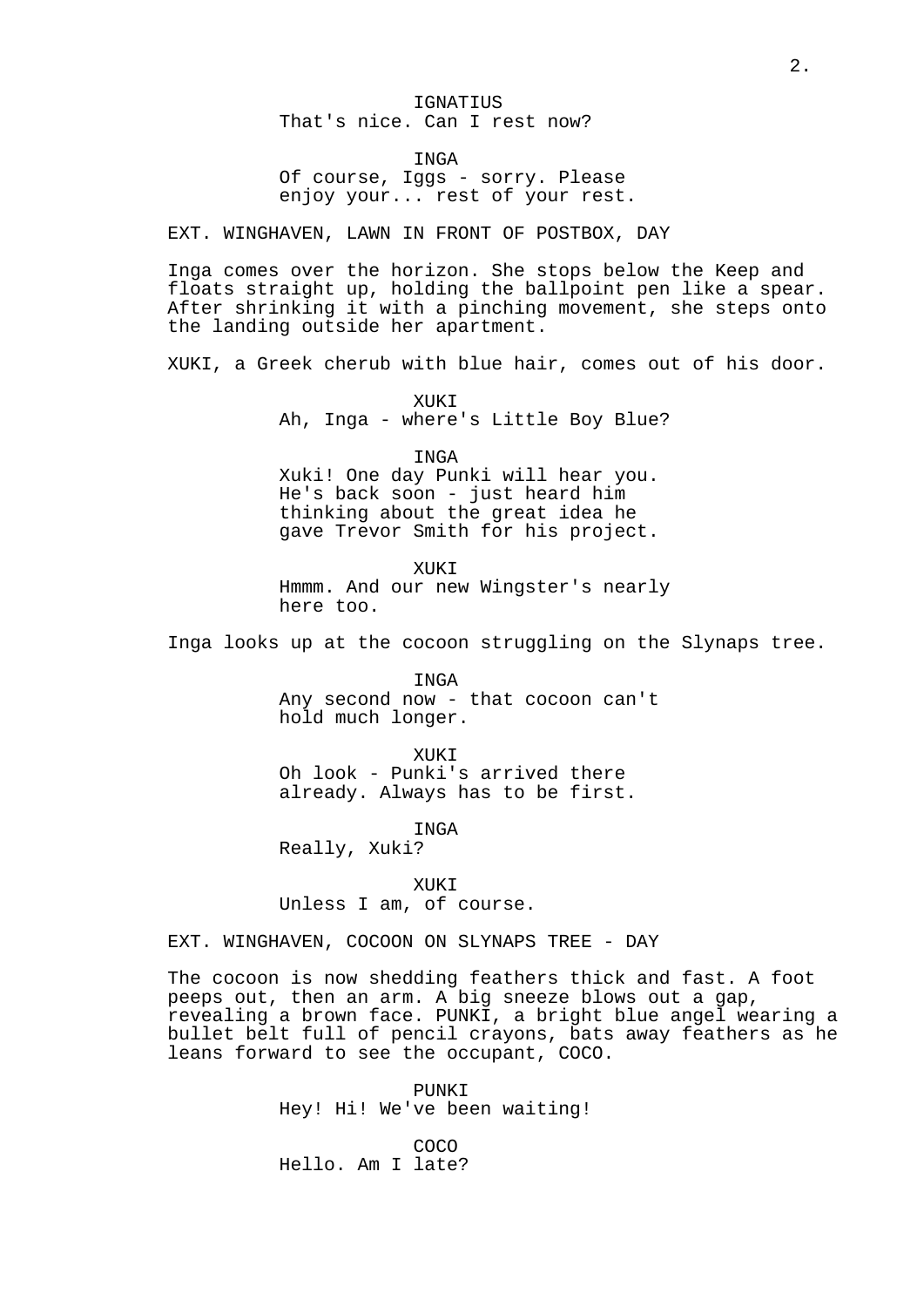#### PUNKI

No, of course not. But Inga can't wait to welcome you with her gift. She always makes things. And soon she might even make an appearance.

INGA

I'm right behind you, Punks! Hello there! What's your name? I'm Inga.

COCO

(Just one eye visible)

Coco.

PUNKI

Cool! I'm Punki, and here's Xuki too. He doesn't say much. He speaks in triangles.

Coco's eyes grow big. Xuki disappears with a pop and pops back into view, bearing Inga's mobile.

> INGA Xuki, why have you got my gift?

> > XUKI

Your scissors are on the mobile.

INGA

Ah, yes. They still work but they're very old. They were lying around in one of the pyramids. I asked the people in there if I could take them and nobody said anything. So.

Inga takes the scissors from the mobile. The mobile unbalances as the other items start to slip off.

> INGA Whoa! We'll have to add something else...

> > PUNKI

Xuki, can we have PEG for a minute so she can hang in there? Just till Inga's finished with her scissors?

XUKI

Okay - (shouts) PEG!

Peg, Xuki's home-made flying horse, does a few pogo-jumps and comes flying up to them. Xuki shrinks her with a pinching gesture, then hangs her on the mobile by her handlebars. Peg throws up her head and whinnies uncertainly.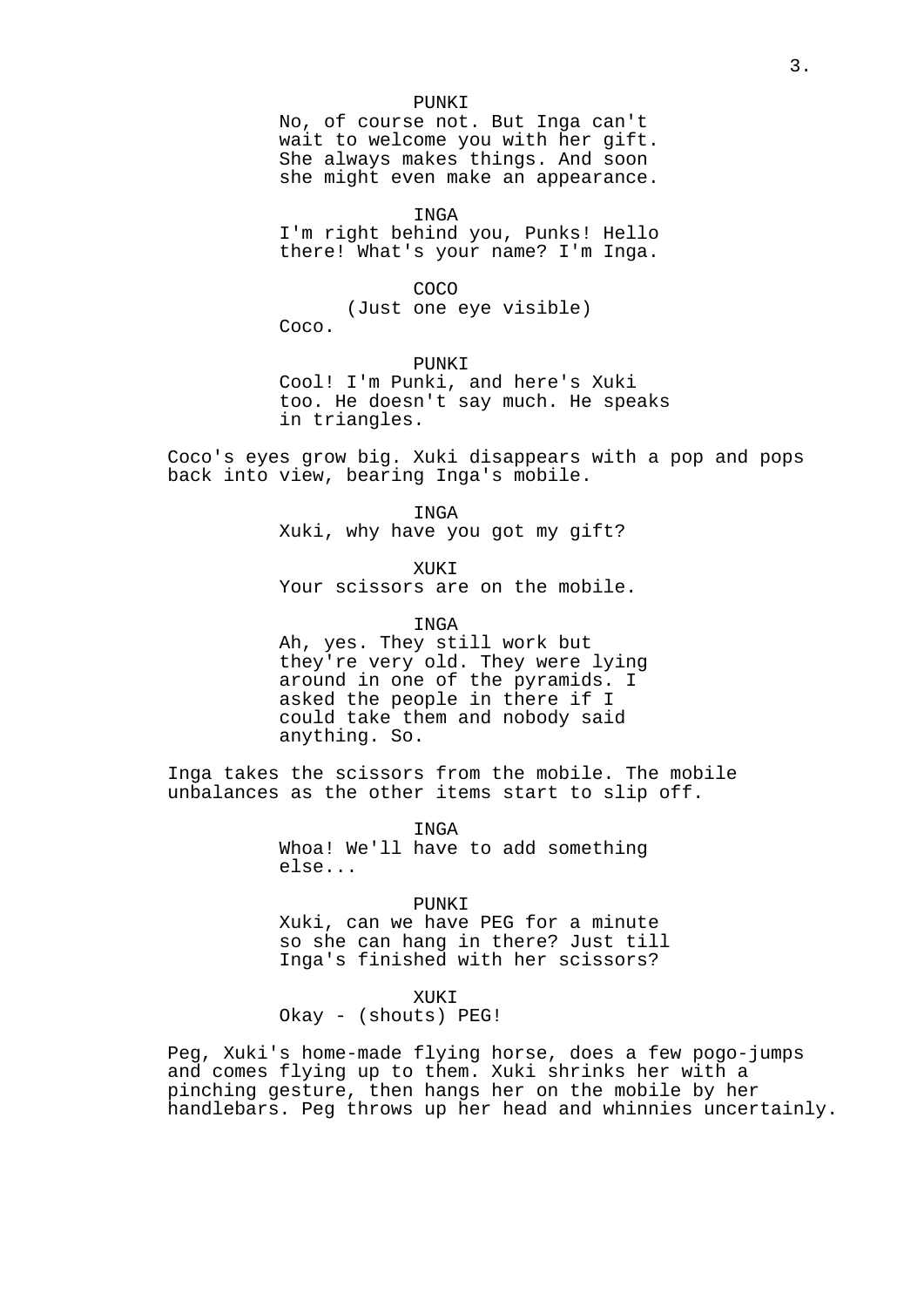Xuki smiles shyly. Inga liberates Coco with a few snips.

INGA

Okay, Coco - I've given you the standard angel outfit. You can design the rest later.

Coco is half-out of the cocoon, her wings free. They stretch out and she gives them a slow flap and a sudden flutter.

> COCO Oh, my wings are beautiful. I don't need much, with wings like this. Thank you Inga.

She emerges fully and hovers there, fluttering her wings and smiling. Around her waist is a classic cherub's loincloth.

INGA

Well done! Suits you, ma'am.

They all hug Coco, Xuki rather awkwardly and quickly. Inga hangs her scissors back on the mobile. Peg flies free, with a 'TV screen' gesture from Xuki bringing her back to normal.

> XUKI You don't have to work your wings so hard all the time. Just think of a place and you'll be there.

> > INGA

Yes. Try it. Picture yourself on the grass down there with Ignatius.

Immediately, Coco is on the grass and the others join her.

INGA Well done! That was easy, huh?

COCO Yes! But why do we have wings then, if we go everywhere by thinking?

PUNKI Well - some children can see us. So if we have wings, then they know what we are and aren't scared. I must just hang mine up.

He goes to the pole supporting the dovecote and hangs his wings and bag amongst the others.

> COCO Hey, Igg..nay? Hello, Sheepy.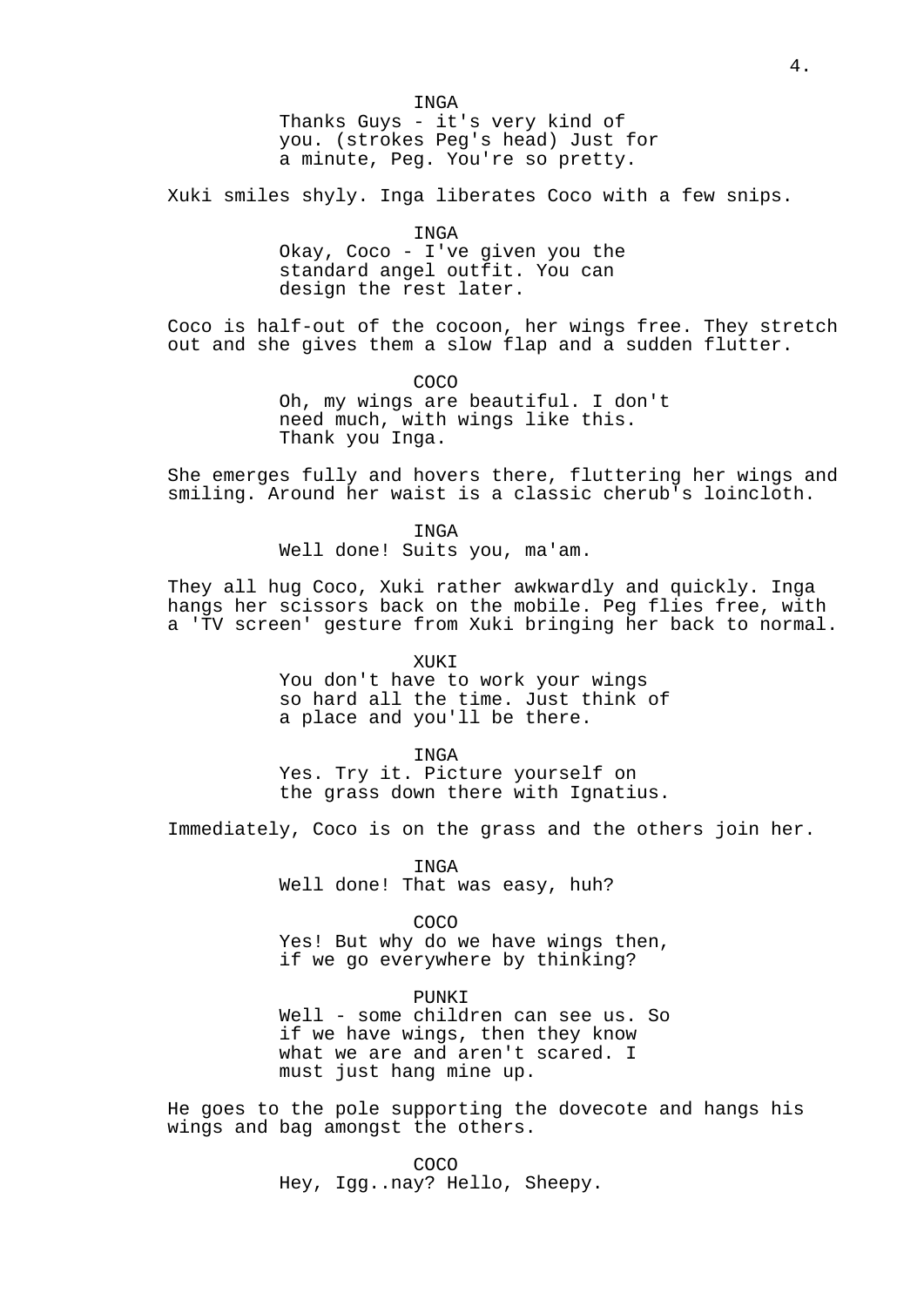Coco strokes Ignatius. He turns and looks her up and down, sniffing at her bare feet.

## IGNATIUS We haven't been introduced!

The other three Wingsters giggle, but Coco looks worried.

## INGA

Ignatius, meet Coco. She'll bring children joy, laughter and good health. Coco, this is Ignatius, the planet's manager.

#### IGNATIUS

Well and good. Perhaps children need happy frippery. Just don't try and make ME laugh. My life is serious. I have a lot to do. And no time for fun. I -

PUNKI

(to Coco) Well, apart from the odd little thing, we're in the happiest place imaginable - and now you can help us imagine even more cool things.

Inga grabs the mobile artwork from Xuki, who's idly swinging it around and gazing into space.

INGA

Thank you Xuki! Anyway, Coco, I made you this... Collection of things I've found here and there.

Inga fumbles with the mobile and drops it on Ignatius. He flaps off, mobile and all, to the top of the Slynaps tree.

> IGNATIUS Thank you! I think I'll stay up here, now. Out of harm's way.

> > PUNKI

We'll get it back, Coco - you can decorate your home with it. So let's show you the Keep.

COCO

Thank you Inga - It looked so nice. What's the Keep?

XUKI

Up there. Moya made it for us.

COCO

Moya?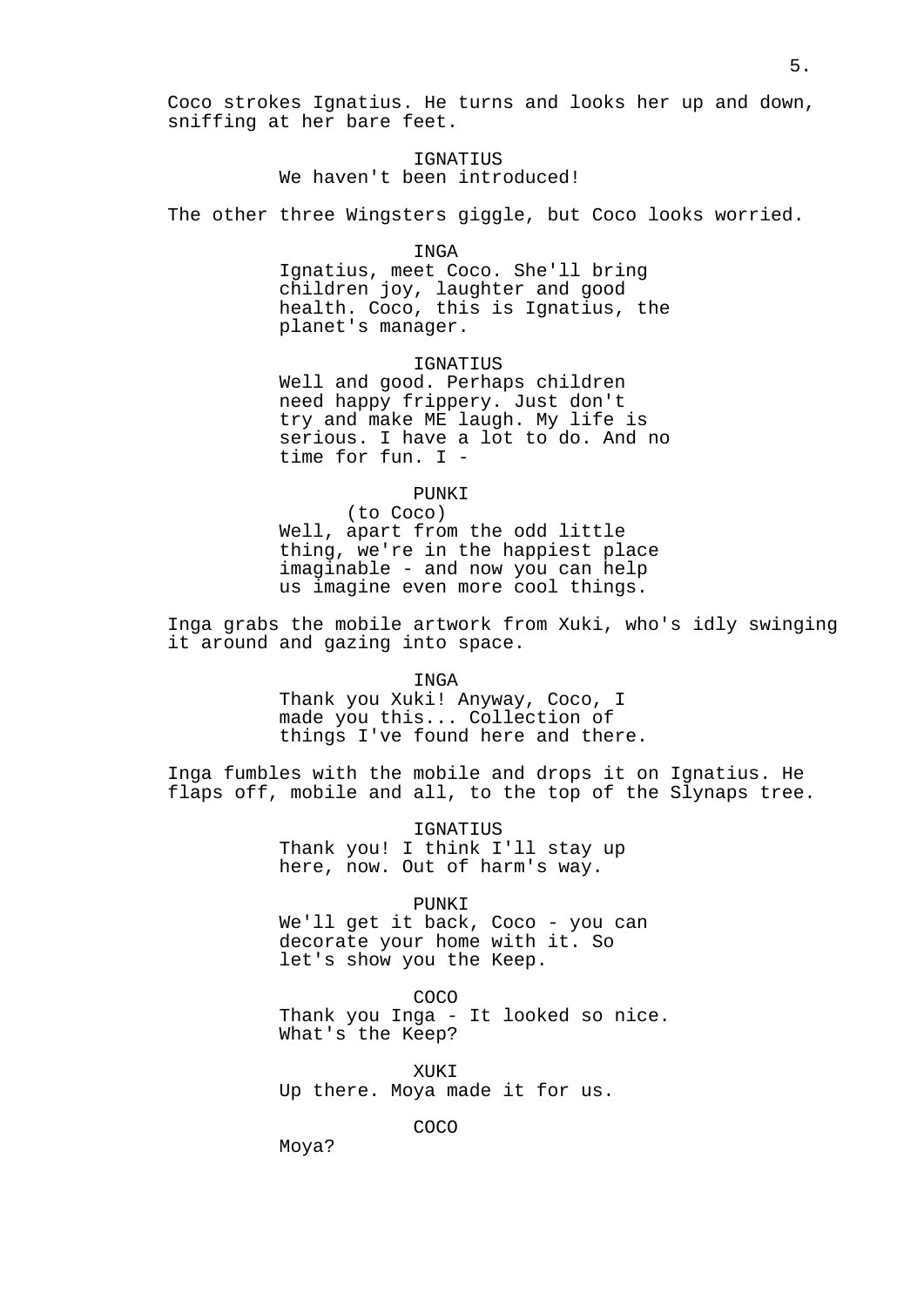INGA

You'll meet Moya soon. She doesn't look like us. She looks like... many different things.

The four float up to the dovecote-like Keep, Punki and Inga each holding one of Coco's hands, ending up on Punki's landing.

## PUNKI So, this is my spot -

Coco gasps. The entrance becomes a portal to another reality: a huge industrial apartment has floor-to-ceiling windows revealing an oddly organic cityscape outside, obviously from an alien planet.

COCO

Wow!

INGA

Come and see mine. We all imagine our spaces to suit ourselves - soon it's your turn.

Inga's abode is a castle, with a fire in a massive hearth, Viking helmets on a hatstand, deep carpets, a leather couch, Northern Lights flickering through arched windows, and magnificent tapestries on the wall. Coco is transfixed.

> XUKI Mine's the best, though.

INGA We all think ours are the best it's what we each like best.

COCO Well I can't think of anything. I like the African sun, but...

XUKI This is my abode.

They enter a beautiful Greek temple, with carved female figures supporting a marble roof. They walk towards the marble steps past a hammock into blazing sunlight, and gaze out across an aquamarine sea beyond a steep cliff. Peg pogos past them, down the steps and over the edge of the cliff.

> XUKI She often has a happy landing. Good thing she has wings, though.

INGA Now come and meet Moya.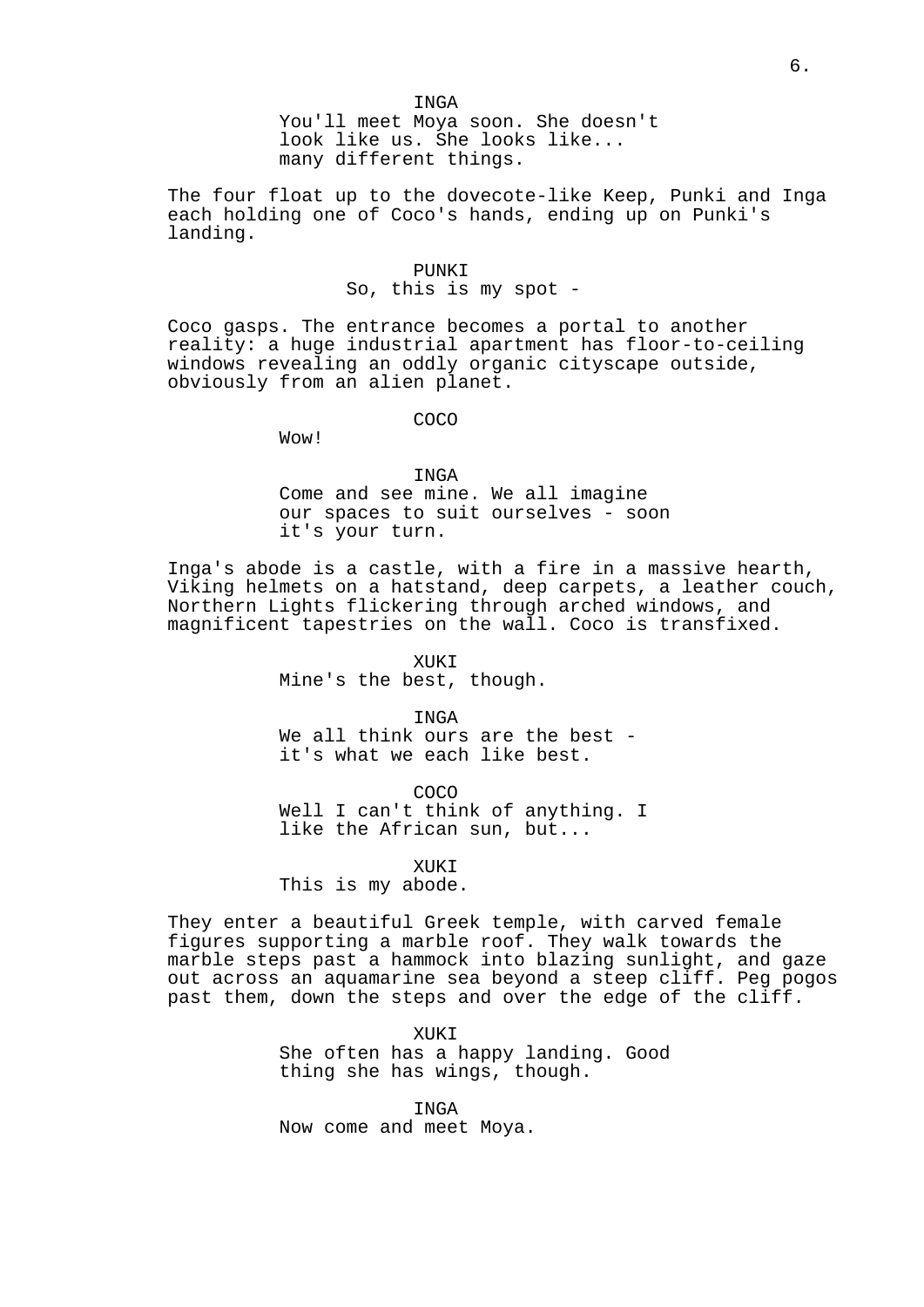EXT. WINGHAVEN, BEHIND POSTBOX, DAY (EVENING)

Inga points out a door in the back of the postbox.

INGA Okay, now we go in here and slide down into Moya's room and land on a cushion - it's great fun!

COCO If you say so.

INT. WINGHAVEN, MOYA'S ROOM - DAY

In her perfectly spherical room, Moya manifests as a dense cloud of tiny lights like fireflies, rippling over the floor of her perfectly spherical room. Through the middle grows the trunk of the Slynaps Tree.

All land on the big cushion, then rise and sit on a thick, semi-circular carpet facing Moya who rises up as two wings.

> MOYA Ah, my dear ones. Welcome!

INGA, XUKI AND PUNKI (IN UNISON) Hello, Moya.

COCO

... Moya.

Moya forms a golden, sparkly shawl to hug Coco.

MOYA

Coco. At last you're here. Are they looking after you? They haven't explained about the postbox or the rules yet, have they?

COCO

Not really.

## MOYA (O/S)

Right. When children are in trouble, the planet hears and sends me the news through the earphones on Winghaven, and those speakers.

COCO Okay... Do you also hear when they are happy?

MOYA (O/S) Of course! Their laughter and singing is part of our music.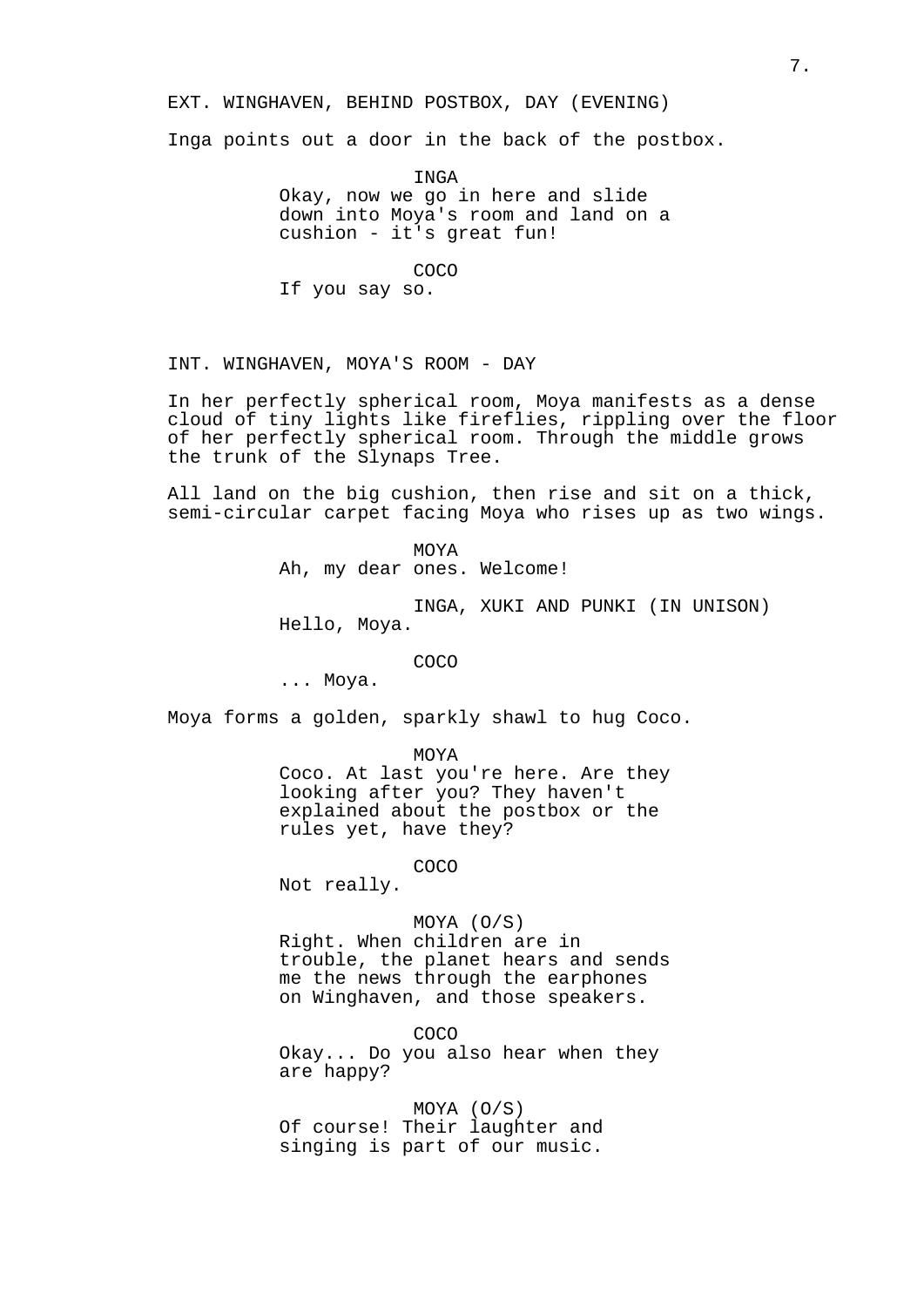COCO

I did hear something...

## MOYA

But when a child feels bad, I send my little messengers out. Punki takes them ideas, Inga takes skill and patience to them, Xuki finds clever answers to their schoolwork.

## XUKI

And Coco?

## MOYA

And you, Coco - you take them joy so they can feel better, even when they're sick or sad.(morse code signal) Oh here one comes now - go up so I can tell you all about it. But there's one more thing-

Moya forms herself into a column which bends at the top, starts whirling and enters the top of Coco's head. Coco lights up, in ecstasy.

MOYA

I'm just imparting the laws of Winghaven to you directly so you will not forget them. You are now a fully-fledged Wingster. Welcome to Winghaven, Coco and happy prodjing!

EXT. WINGHAVEN, LAWN IN FRONT OF POSTBOX, DAY

The British postbox plays a cheerful tune, and directions come out on a telex next to the screen. The four angels pop into view in front of it.

> MOYA (O/S) Punki! Coco! A new mission for you.

They all watch CASEY on her bed, trying to fix her doll's leg which has come off.

XUKI

Well, isn't Inga the one for this mission? She fixes...

MOYA

No, the problem isn't the doll. Casey's mom has been on a business trip for two weeks and Casey just misses her, especially right now.

COCO So she's just sad, and we must make her happy?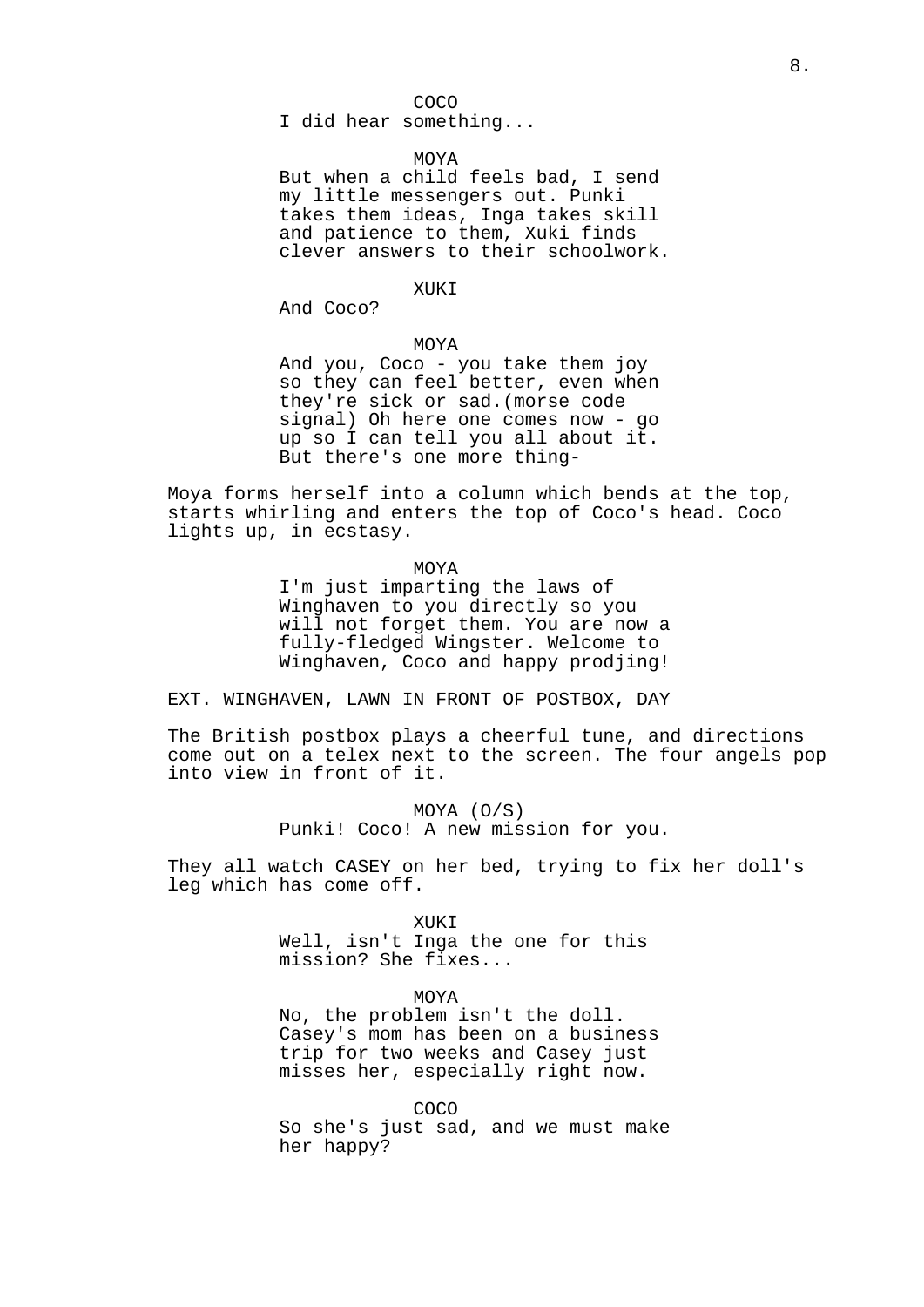PUNKI

How? Must we bring her mom back? She'd be very heavy. And we can't shrink her.

MOYA

No, her mom must finish her work far away, first. Just cheer Casey up and comfort her, Coco.

PUNKI

And what must I do?

MOYA

Help Coco - it's her first project, so make sure she has her wings and her bag and finds her way back.

PUNKI Cool. Come Coco, let's proj on.

COCO Proj? Moya also said-

PUNKI It's short for project - we're prodjing on our project. You see.

COCO If you say so. I have never... prodged before.

PUNKI

I know - just remember the rules of Winghaven Moya gave you.

COCO

Remember my wings and bag. Take away only what's unwanted. Thoughts become things (flicks forefinger and thumb) and I can go anywhere I can think of.

PUNKI

Yes? One last one, also about thinking, kind of?

COCO

I can make anything bigger or smaller, like this.

She spreads her thumb and forefinger.

PUNKI

Yes, good. But not living things. Which is why I'm still the same even though you just did it to me.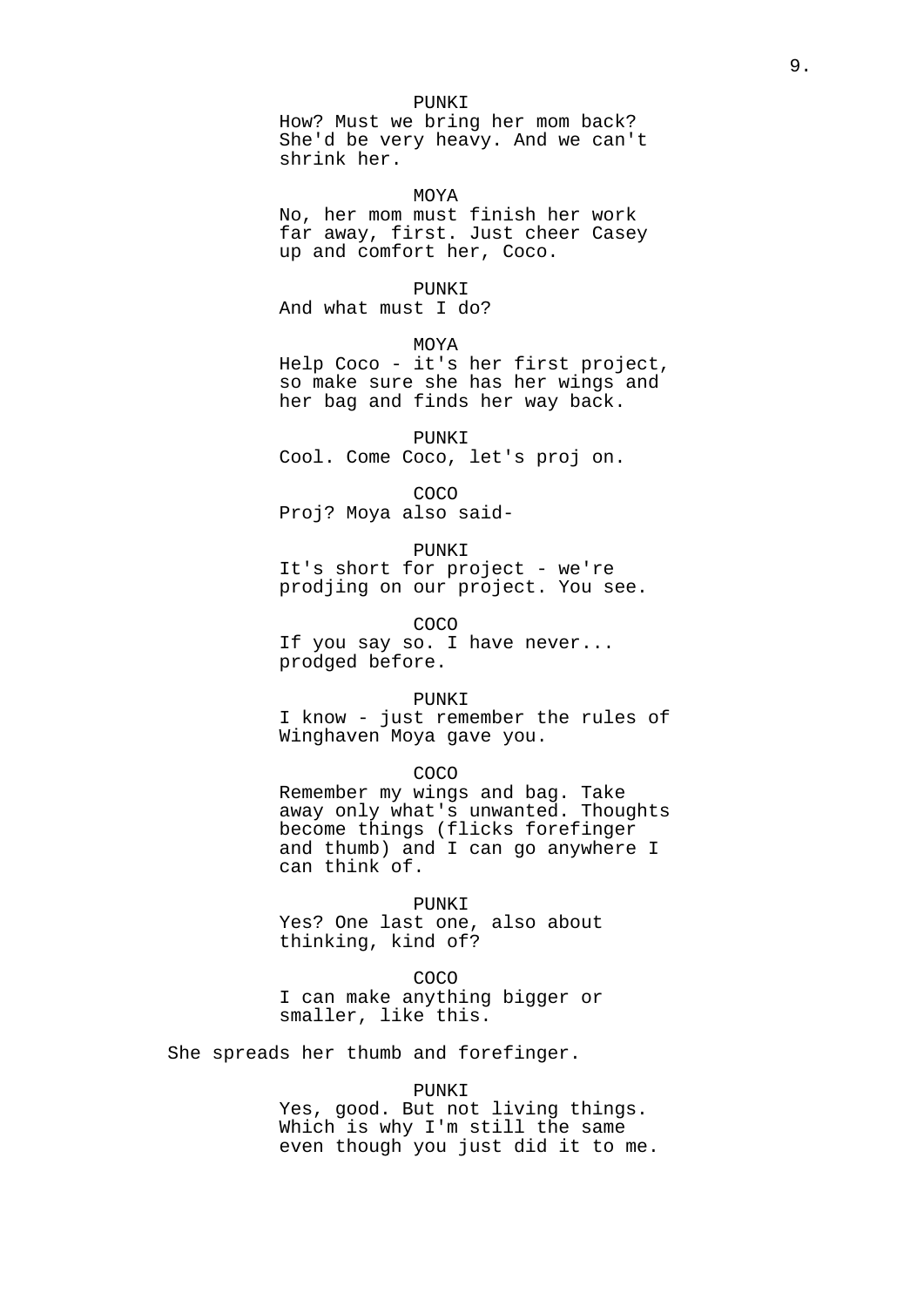COCO

I wanted to put you in my bag!

PUNKI Nice try. Okay, guys, we're off. Watch and be amazed!

They fetch bags and Punki's wings off the hatstand.

XUKI Oh, we will. I'm getting popcorn.

Popcorn appears above Xuki, and he fetches it down and goes to stand in front of the screen.

> XUKI While we're young! Off you go!

INGA Make us proud!

Ingsa fetches down a glass of fizzy liquid from the air just to her right and flicks a couch into existence. They sit.

INT. SMITHS' HOUSE, CASEY'S BEDROOM - DAY

Punki and Coco pop into view in Casey's room. Casey is still trying to fix her (Barbie-like) doll. She throws the doll down onto the bed, which bounces up straight through Coco, who jumps out of the way a little too late. The plastic leg falls onto the carpet below. Coco looks at Punki who motions her to carry on. She hovers above Casey, spiralling her hand down over Casey's head.

> COCO Don't worry, Casey. Be happy.

Casey turns and sits hunched over on the side of her bed.

PUNKI Coco, get some joy out of your bag - you need to send that down onto her head so she can get your message. Waving your hands around ain't gonna do it, Girl.

COCO

Ah okay. Here we go. So much to remember.

She tries again, scooping out a good handful of sprinkles and deluging Casey with them. Punki rushes to stop her.

> COCO Casey! Be happy - be very happy!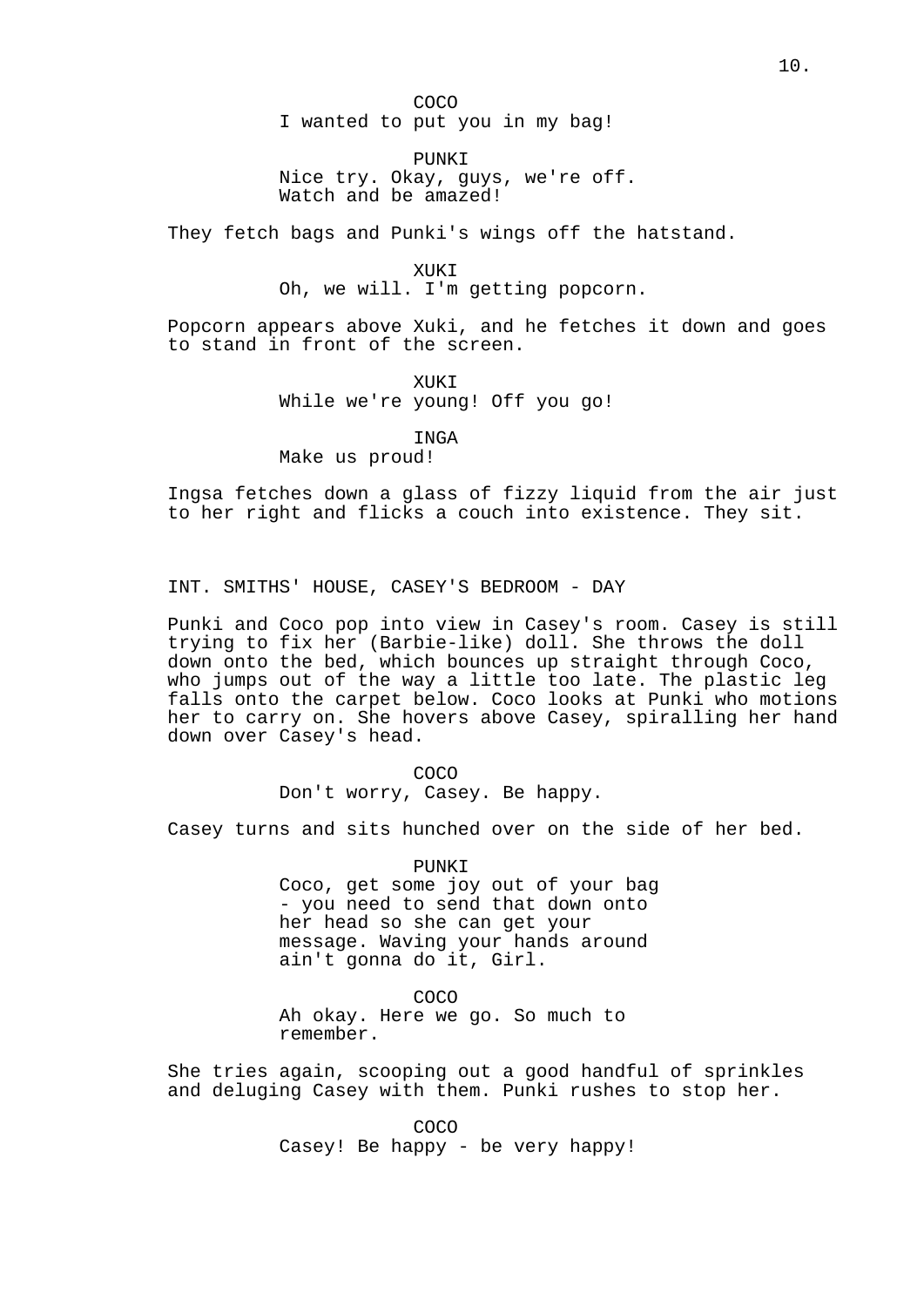PUNKI

Noooo, Coco! That's too much! Wait!

# COCO

# Oh. Now what?

Casey leaps up on the bed and jumps up and down, burping every time she lands. Books and the doll fly off. Her dog FLAPPY jumps through the window from outside to join in.

#### PUNKI

Oh no. Dogs can see us.

Punki flies upwards as Flappy leaps onto the bed with Casey and snaps at Coco, managing to grab a feather from her wing.

COCO

# Punkeeeee!!

Punki grabs her and pulls her up by her leg as the feather hangs on and finally detaches into human reality. The Wingsters pass through the whirling fan into the ceiling.

#### PUNKI

I gottya, Cokes, don't worry.

Their faces reappear through the ceiling, followed by their bodies.

# PUNKI Okay, that happened quickly.

COCO I think I've done enough. She looks really happy now.

PUNKI True, that. But I can see an accident happening any minute.

Punki hovers behind Casey and fetches some sprinkles out of his bag, then showers them onto Casey when she comes up again. With big rotations of his hand, he sends a thought into her head.

> PUNKI Casey, look - Flappy has a feather.

Casey stops jumping immediately.

CASEY

Flappy - stop! Where did you get that feather? Did you kill a bird?

Flappy looks guilt-stricken, hanging his head and dropping the feather. Casey's DAD comes in, clapping his hands.